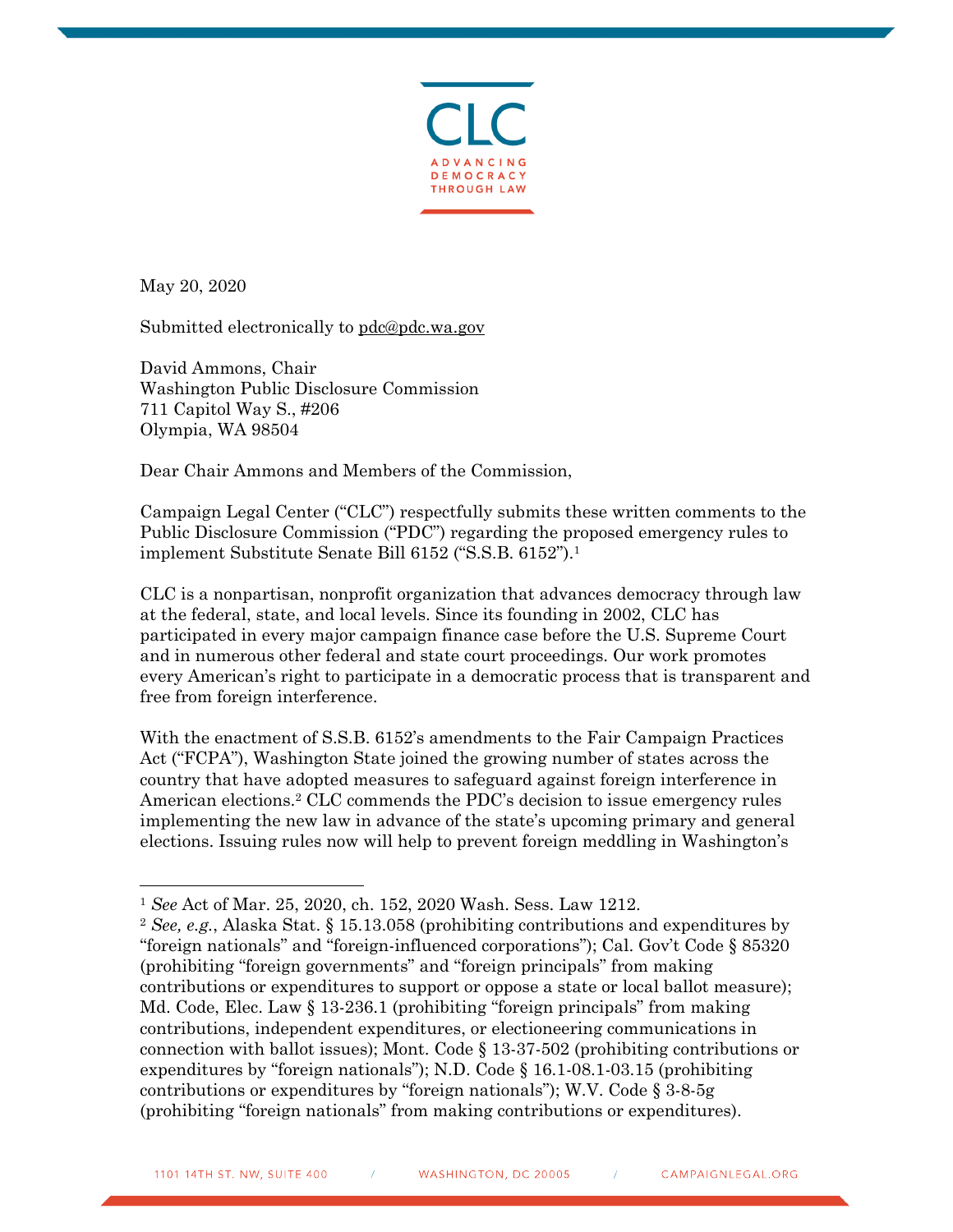2020 elections and provide valuable guidance to the regulated community to facilitate compliance with the new requirements in Washington law.

CLC's comments and recommendations are intended to assist the PDC in ensuring that its emergency rules clearly and effectively implement Washington's proscription against foreign national spending and the corresponding certification requirements for candidates, committees, and other entities making contributions or expenditures in Washington elections this year. Parts I and II of these comments concern the first section of the proposed rules ("Prohibited Activity by Foreign Nationals-Contribution, Expenditure, Political Advertising, or Electioneering Communication"). Part III addresses the certification requirements in the second section of the proposed rules ("Certification for Contributions from Entities-Prohibited Activity by Foreign Nationals"). Lastly, Part IV includes a general comment regarding the definition of "foreign national."

# **I. Removing "for the purpose of financing" qualification in prohibition on using "direct payments" from foreign nationals for contributions or expenditures**

To ensure the PDC's emergency rules effectively prevent foreign nationals from financing contributions, expenditures, and election-related advertisements in Washington, CLC recommends removing the "for the purpose of financing" qualification under paragraph  $(1)(a)(i)$  of the first section of the proposed rules. In addition to reducing the scope of the foreign national spending prohibition, this qualification likely would invite the type of evasion enabled by the now defunct Federal Election Commission ("FEC") rule for donor disclosure on independent expenditure reports.3

In the first section of the proposed rules, paragraph  $(1)(a)(i)$  states, in part, that "a" contribution, expenditure, political advertising, or electioneering communication is financed by a foreign national"—and thereby prohibited—if a person uses a "funding source" that includes "[a]ny direct payment by a foreign national *for the purpose of*  financing *the* contribution, expenditure, advertisement, or communication."4 The qualification that a "direct payment" by a foreign national is prohibited only if it is "for the purpose of financing" a particular contribution, expenditure, advertisement, or communication would unnecessarily narrow, and limit the effectiveness of, the broader prohibition in S.S.B. 6152. In effect, this limited interpretation of the new law would not forbid the use of payments from foreign nationals for contributions or expenditures if those payments were given to influence Washington elections more generally or were provided with no explicit instructions on their use.

<sup>3</sup> *See CLC Analysis: FEC Rule Kept As Much As \$769 Million in Political Spending in the Dark*, CAMPAIGN LEGAL CTR. (Nov. 12, 2018),

https://campaignlegal.org/document/clc-analysis-fec-rule-kept-much-769-millionpolitical-spending-dark. 4 Emphasis added.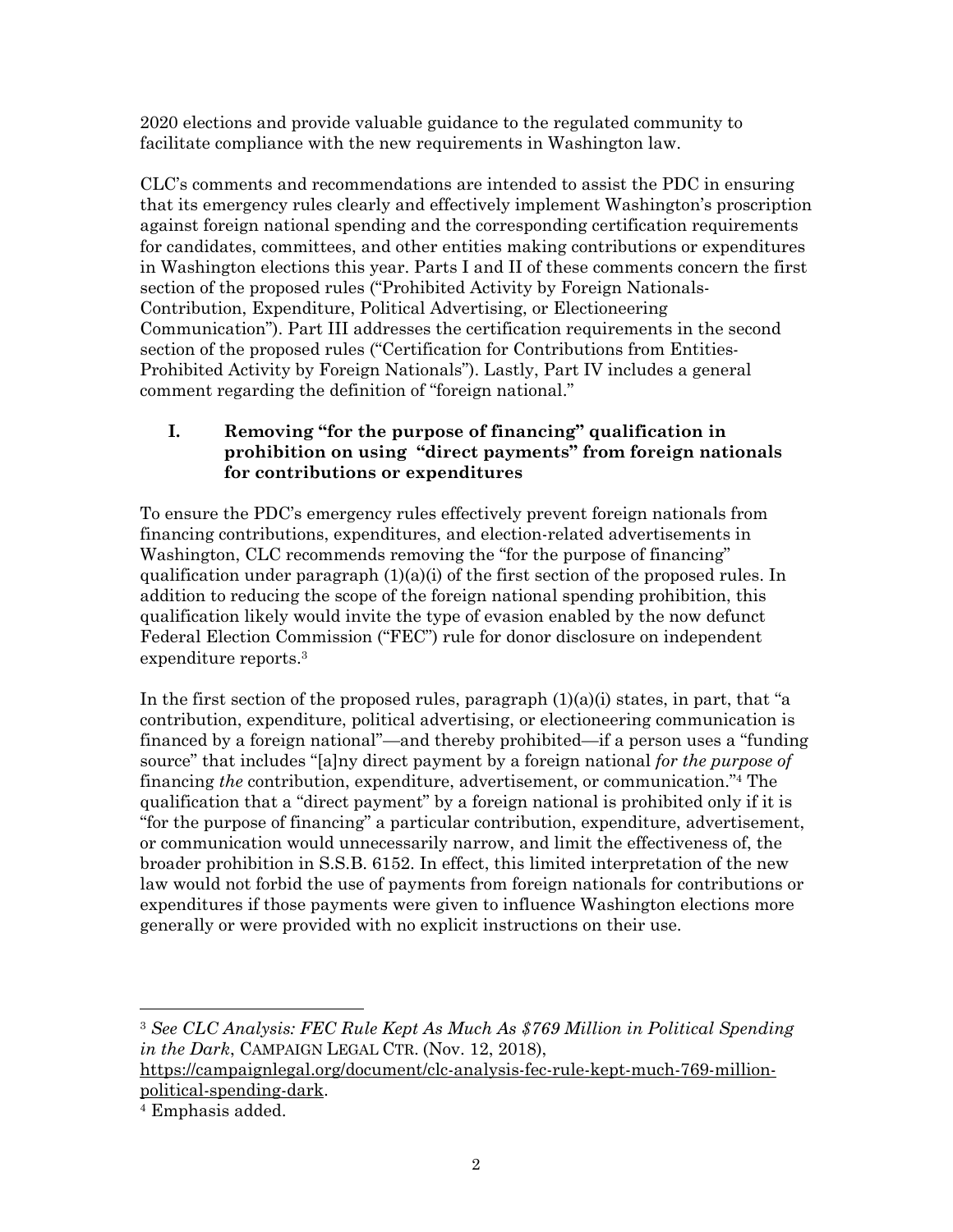The FCPA, as amended by S.S.B. 6152, makes no reference to the "purpose" or intent of a foreign national in making payments to another person who then uses those payments to make a contribution, expenditure, or election-related ad; rather, the statute broadly prohibits any person from making a "contribution, expenditure, political advertising, or electioneering communication [] financed *in any part* by a foreign national."5 Narrowing the scope of the prohibition to direct payments "for the purpose of financing" specific contributions or election-related spending would make the restriction easy for sophisticated foreign nationals to evade, and would be susceptible to gamesmanship by bad actors seeking to circumvent Washington's foreign national spending prohibition.

Indeed, a similar limitation on the scope of campaign finance donor disclosure requirements has been notoriously ineffectual, as there is often no evidence available to establish donors' intentions regarding funds they provide to organizations that engage in political spending. For many years, the FEC narrowly construed reporting obligations for non-committee organizations that made independent expenditures in federal races, requiring these organizations only to disclose donors who provided contributions in excess of \$200 "*for the purpose of furthering*" specific expenditures.6 This regulatory standard proved laughably easy for sophisticated organizations and their donors to evade and significantly undermined the transparency of independent spending in federal elections. <sup>7</sup> In 2018, a federal court invalidated the FEC's donor disclosure requirements for independent expenditure reporting, holding that the rule "impermissibly narrow[ed] the mandated disclosure" in contravention of Congress's intent in enacting the underlying law.8

CLC thus strongly urges the PDC to omit this unnecessary qualification and align the emergency rules with the FCPA's broad bar on foreign national spending.

## **II. Clarifying the meaning of "subsidy" as used in the emergency rules**

CLC also recommends that the PDC clarify the meaning of "subsidy" as used in paragraphs  $(1)(a)(ii)$  and  $(1)(b)$  of the first section of the proposed rules. Paragraph  $(1)(a)(ii)$  generally provides that "a contribution, expenditure, political advertising, or electioneering communication is financed by a foreign national" if the person

<sup>5</sup> Act of Mar. 25, 2020, ch. 152, § 9, 2020 Wash. Sess. Law 1212, 1229 (emphasis added).<br><sup>6</sup> 11 C.F.R. § 109.10(e)(1)(vi) (emphasis added).

<sup>7</sup> By one estimate, non-committee groups that did not have to disclose their donors spent at least \$769 million on independent expenditures in federal elections between 2010 and 2018. *CLC Analysis: FEC Rule Kept As Much As \$769 Million in Political Spending in the Dark*, CAMPAIGN LEGAL CTR. (Nov. 12, 2018),

https://campaignlegal.org/document/clc-analysis-fec-rule-kept-much-769-millionpolitical-spending-dark.<br><sup>8</sup> *Citizens for Responsibility and Ethics in Washington v. FEC*, 316 F. Supp. 3d 349,

<sup>423 (</sup>D.D.C. 2018), appeal docketed, (D.C. Cir. Aug 30, 2018) (No. 18-5261).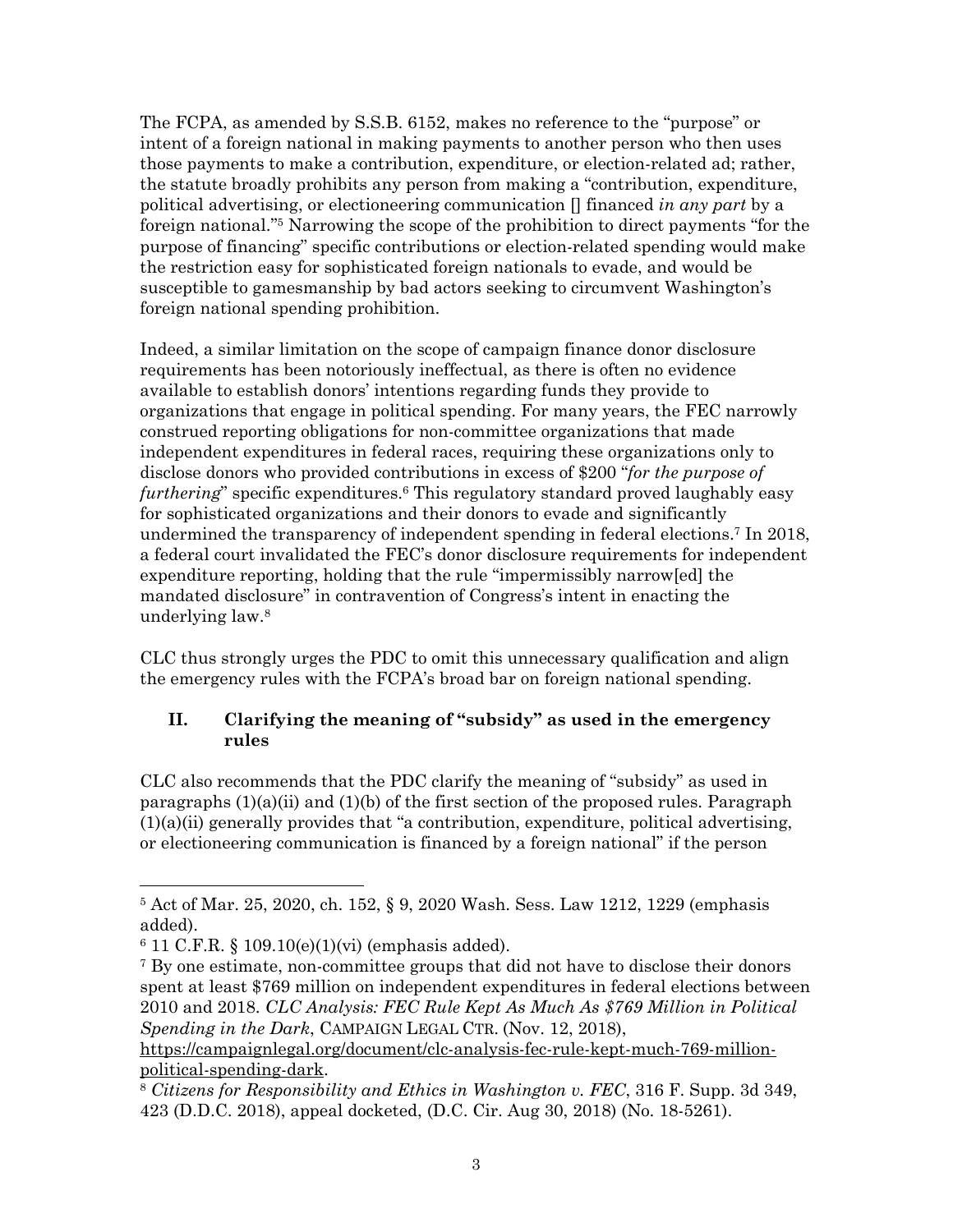making the contribution, expenditure, advertising, or communication uses a funding source that consists of "[a]ny subsidy made by a foreign national, such as a gift, loan, donation, or any use or exchange of goods or services for less than full consideration." In turn, paragraph (1)(b) requires that a "subsidy" received from a foreign national must be segregated from any funding source that will be used for financing a contribution, expenditure, political advertisement, or electioneering communication in Washington.

While paragraph  $(1)(a)(ii)$  includes a non-exhaustive list of possible "subsidies," including gifts, loans, and goods or services provided for less than full consideration, $9$ the proposed rules do not define the term "subsidy," or explain how a "subsidy" differs from a "direct payment."10 Further, we are not aware of any statutory or regulatory definition of "subsidy" in the FCPA or existing PDC rules. Due to the importance of the term "subsidy" within a key section of the rules, CLC recommends including a definition that clarifies its meaning.

## **III. Specifying certification requirements for sources of independent expenditures, political advertising, and electioneering communications**

CLC also recommends clarifying the requirements for certifications by organizations that make independent expenditures, political advertisements, or electioneering communications. A central feature of S.S.B. 6152's amendments to the FCPA is the introduction of certification requirements for sources of contributions, expenditures, and election-related ads. <sup>11</sup> Generally, the new law requires the source of a contribution, independent expenditure, political advertisement, or electioneering communication to provide, as part of a campaign finance report, a certification attesting that no foreign national has provided financing or participated in the decision-making for the contribution or election-related spending.12

The second section of the proposed rules describes the content of certifications from entities making direct contributions to candidates or committees, but it does not specify requirements for certifications from sources of independent expenditures and

<sup>9</sup> In the proposed rules, a "subsidy" includes both in-kind support ("goods or services for less than full consideration") and certain monetary transfers (a "loan" or "donation").

<sup>10</sup> Presumably, the meaning of "direct payment" is similar to the definition of "payment" (i.e., "a monetary transfer") in Wash. Admin. Code 390-05-521. 11 Act of Mar. 25, 2020, ch. 152, §§ 3-8, 2020 Wash. Sess. Law 1212, 1221-28.

 $12$  In the case of a contribution to a candidate or committee, including an incidental committee or out-of-state political committee, the contributor provides the certification to the recipient committee, which then must include a statement that it has received the necessary certification from the contributor on its next campaign finance report. For independent expenditures, political advertising, and electioneering communications, the source of the expenditure, advertising, or communication must include the certification as part of a disclosure report filed directly with the PDC. *Id*.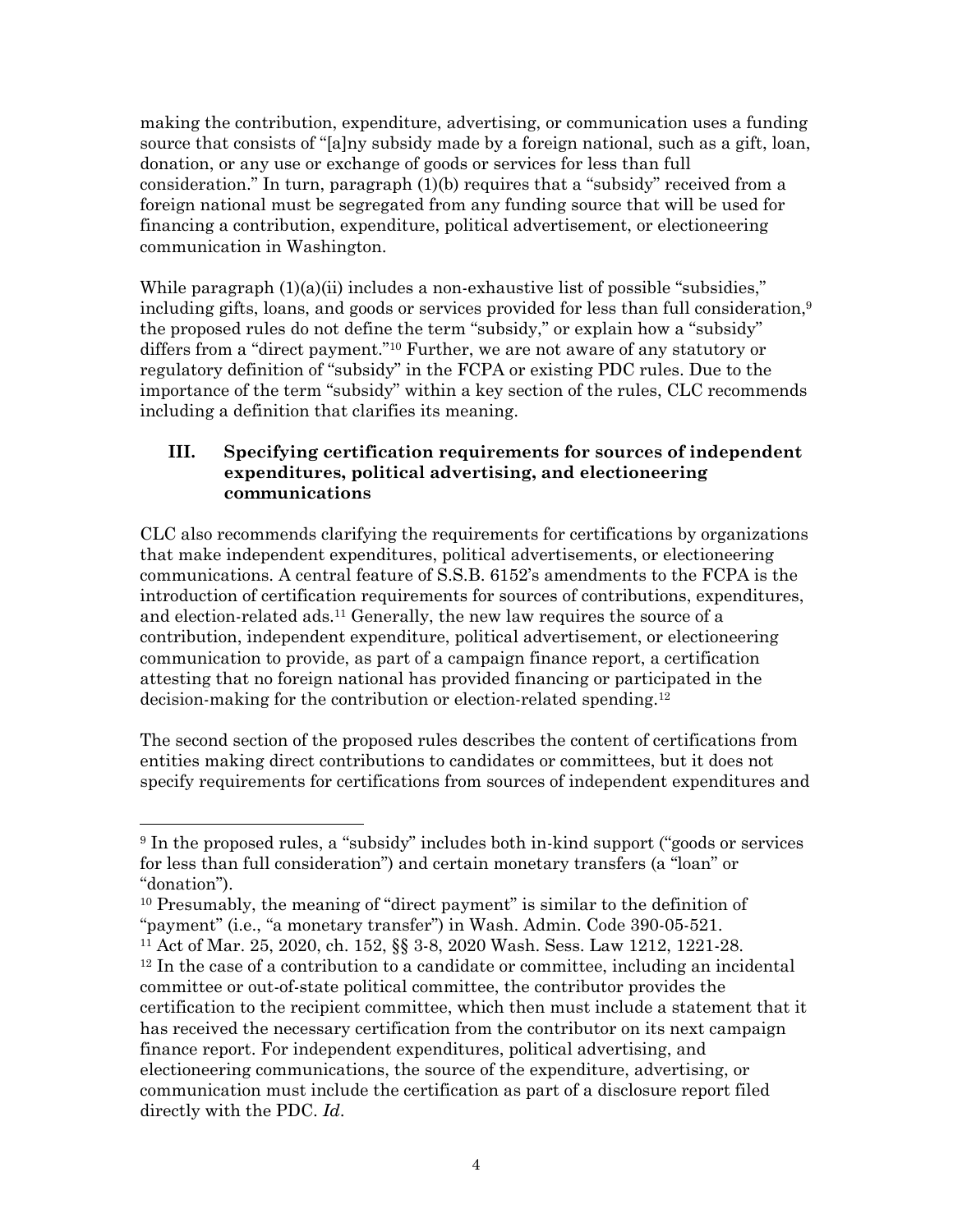election-related ads. Because non-committee organizations generally do not have to disclose identifying information about their donors like registered committees do,<sup>13</sup> the certifications provided by these organizations when reporting independent expenditures or election-related advertisements will provide one of the primary mechanisms for ensuring their compliance with the new restriction on foreign nationals financing or making decisions regarding spending in state campaigns. Accordingly, the emergency rules should also specify the information required for certifications submitted by groups responsible for independent expenditures, political advertising, and electioneering communications.

### **IV. Incorporating references to federal definitions to clarify meaning of "foreign national" under FCPA**

As amended by S.S.B. 6152, the FPCA defines "foreign national"14 similarly to federal election law.15 Notably, the "foreign national" definition in the Federal Election Campaign Act also incorporates, by reference, the Foreign Agents Registration Act's ("FARA") definitions of "government of a foreign country"16 and

<sup>13</sup> *Compare* Wash. Rev. Code § 42.17A.240 *with* § 42.17A.255.

<sup>&</sup>lt;sup>14</sup> Under the new state law, a "foreign national" includes an individual who is not a U.S. citizens or lawful permanent resident; the government of a foreign country; a foreign political party; and a corporation or other entity "that is organized under the laws of or has its principal place of business in a foreign country." § 2, 2020 Wash. Sess. Law at 1212.

<sup>15</sup> *See* 52 U.S.C. § 30121(b) (defining "foreign national" as "a foreign principal, as such term is defined by section 611(b) of Title 22," or "an individual who is not a citizen of the United States or a national of the United States . . . and who is not lawfully admitted for permanent residence"); 22 U.S.C. § 611(b) (defining "foreign principal" to include "a government of a foreign country and a foreign political party," and "a partnership, association, corporation, organization, or other combination of persons organized under the laws of or having its principal place of business in a foreign country.").

<sup>16</sup> 22 U.S.C. § 611(e) ("The term 'government of a foreign country' includes any person or group of persons exercising sovereign de facto or de jure political jurisdiction over any country, other than the United States, or over any part of such country, and includes any subdivision of any such group and any group or agency to which such sovereign de facto or de jure authority or functions are directly or indirectly delegated. Such term shall include any faction or body of insurgents within a country assuming to exercise governmental authority whether such faction or body of insurgents has or has not been recognized by the United States").